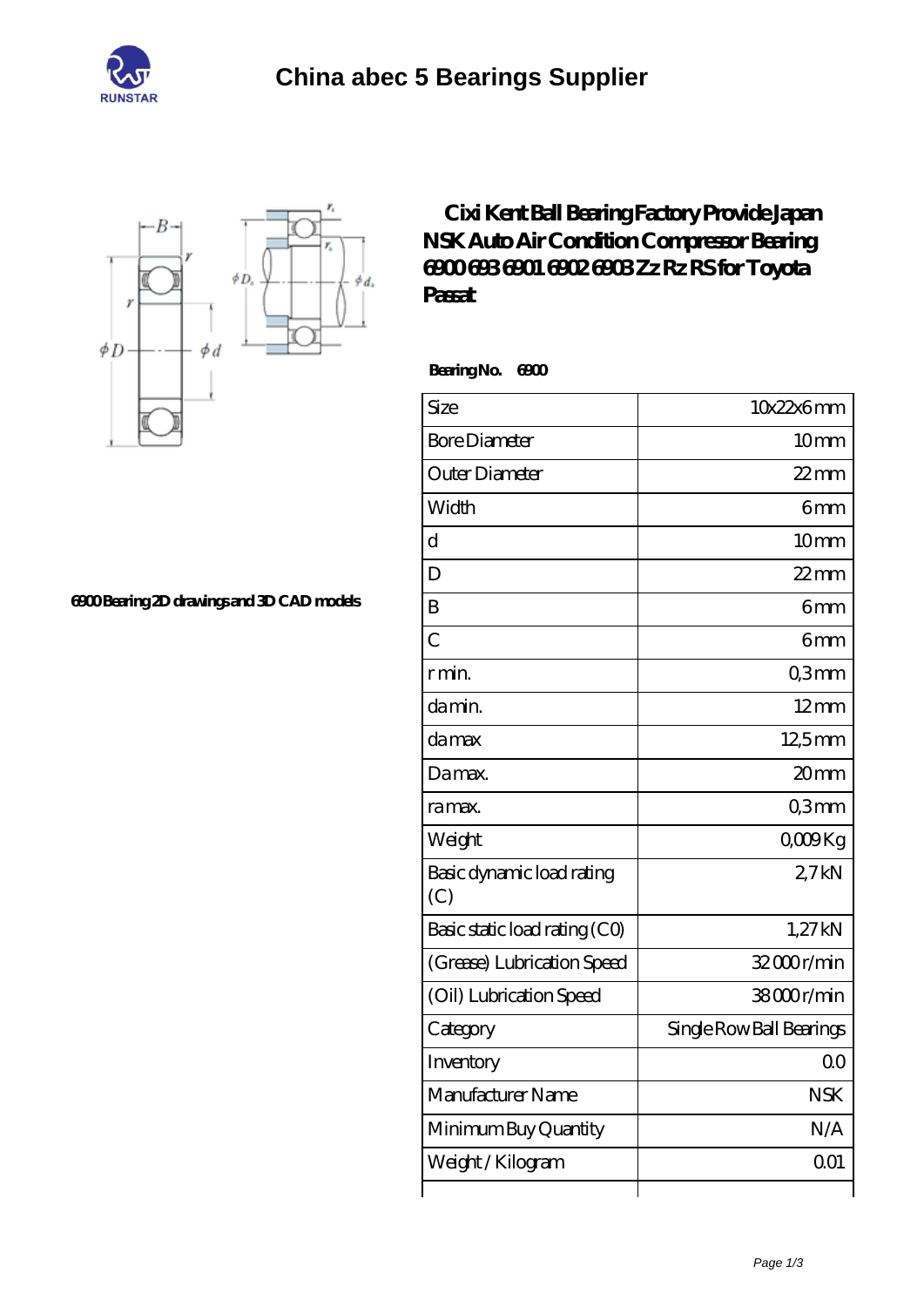

## **[China abec 5 Bearings Supplier](https://njvti.org)**

| Product Group                      | <b>BOO308</b>                                                                                                                                                              |
|------------------------------------|----------------------------------------------------------------------------------------------------------------------------------------------------------------------------|
| Enclosure                          | Open                                                                                                                                                                       |
| Precision Class                    | ABEC 1   ISO PO                                                                                                                                                            |
| Maximum Capacity / Filling<br>Slot | No                                                                                                                                                                         |
| Rolling Element                    | <b>Ball Bearing</b>                                                                                                                                                        |
| Snap Ring                          | No                                                                                                                                                                         |
| Internal Special Features          | No                                                                                                                                                                         |
| Cage Material                      | Steel                                                                                                                                                                      |
| Internal Clearance                 | <b>CO</b> Medium                                                                                                                                                           |
| Inch - Metric                      | Metric                                                                                                                                                                     |
| Long Description                   | 10MM Bore; 22MM<br>Outside Diameter; 6MM<br>Outer Race Diameter;<br>Open; Ball Bearing; ABEC 1<br>ISO PQ No Filling Slot; No<br>Snap Ring, No Internal<br>Special Features |
| Category                           | Single Row Ball Bearing                                                                                                                                                    |
| UNSPSC                             | 31171504                                                                                                                                                                   |
| Harmonized Tariff Code             | 8482105068                                                                                                                                                                 |
| Noun                               | Bearing                                                                                                                                                                    |
| Keyword String                     | Ball                                                                                                                                                                       |
| Manufacturer URL                   | http://www.nskamericas.co<br>m                                                                                                                                             |
| Manufacturer Item Number           | 6900                                                                                                                                                                       |
| Weight / LBS                       | 0009                                                                                                                                                                       |
| Bore                               | 0.394 Inch   10 Millimeter                                                                                                                                                 |
| Outer Race Width                   | 0.236Inch   6Millimeter                                                                                                                                                    |
| Outside Diameter                   | 0.866Inch   22 Millimeter                                                                                                                                                  |
| <b>SRI</b>                         | 1.64                                                                                                                                                                       |
| hidYobi                            | 6900                                                                                                                                                                       |
| LangID                             | 1                                                                                                                                                                          |
| $D_{-}$                            | 22                                                                                                                                                                         |
| <b>SREX</b>                        | 0015                                                                                                                                                                       |